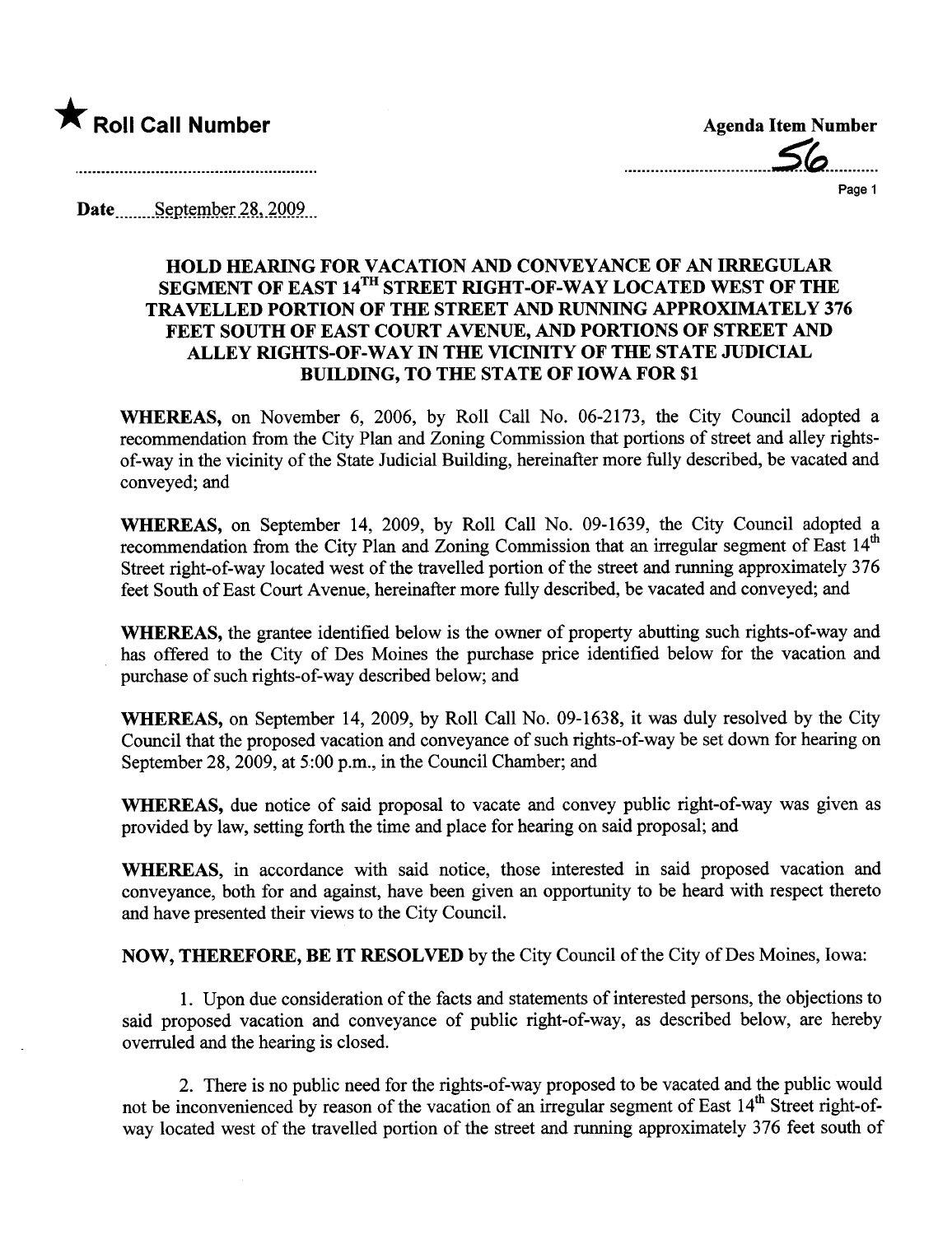

.\_-----\_..........................~~------\_.\_... Page 2

# Date September 28, 2009.

East Court Avenue, and portions of street and alley rights-of-way in the vicinity of the State Judicial Building, more specifically described as follows:

All that part of Block A, (East  $12^{th}$  Street right-of-way) of B. F. Allen, J. S. Polk and F. M. Hubbell's Re-platting and Subdivision of W.A. Scott's Addition or Subdivision, an Official Plat, lying West of and adjoining Lots 7 thru 9 of the Official Plat of Lot 1 of the Official Plat of the East  $1/2$  of the Southeast  $1/4$  of Section 3, Township 78 North, Range 24 West of the  $5<sup>th</sup>$  P.M. all now included in and forming a part of the City of Des Moines, Polk County, Iowa.

#### And

All that part of the North/South alley right-of-way lying East of and adjoining Lots 7 thru 9 of the Official Plat of the East 1/2 of the Southeast 1/4 of Section 3, Township 78 North, Range 24 West of the  $5<sup>th</sup>$  P.M. and the South 236 feet of the West 1/2 of Lot 31, Brooks and Co's Addition, an Official Plat, all now included in and forming a part of the City of Des Moines, Polk County, Iowa.

## And

All that part of East  $13<sup>th</sup>$  Street lying East of and adjoining Lots 10 thru 12 of the Official Plat of the East 1/2 of the Southeast 1/4 of Section 3, Township 78 North, Range 24 West of the  $5<sup>th</sup>$  P.M. and the South 236 feet of the West  $1/2$  of Lot 31, Brooks and Co's Addition, an Official Plat, all now included in and forming a part of the City of Des Moines, Polk County, Iowa.

## And

All that part of the North/South alley right-of-way lying East of and adjoining Lots 29 and 30 of the Official Plat of the East  $1/2$  of the Southeast  $1/4$  of Section 3, Township 78 North, Range 24 West of the 5<sup>th</sup> P.M. and the South 236 feet of the West 1/2 of Lot 31, Brooks and Co's Addition, an Official Plat, all now included in and forming a part of the City of Des Moines, Polk County, Iowa.

## And

A part of the existing right-of-way of Southeast  $14<sup>th</sup>$  Street described as follows:

Commencing at the Northwest comer of Block 9 of W. A. Scott's Addition, an Official Plat; thence South 78°(Degrees) 40'(Minutes) 34" (Seconds) East along the South right-of-way line of East Cour Avenue, 235.18 feet to a point on the West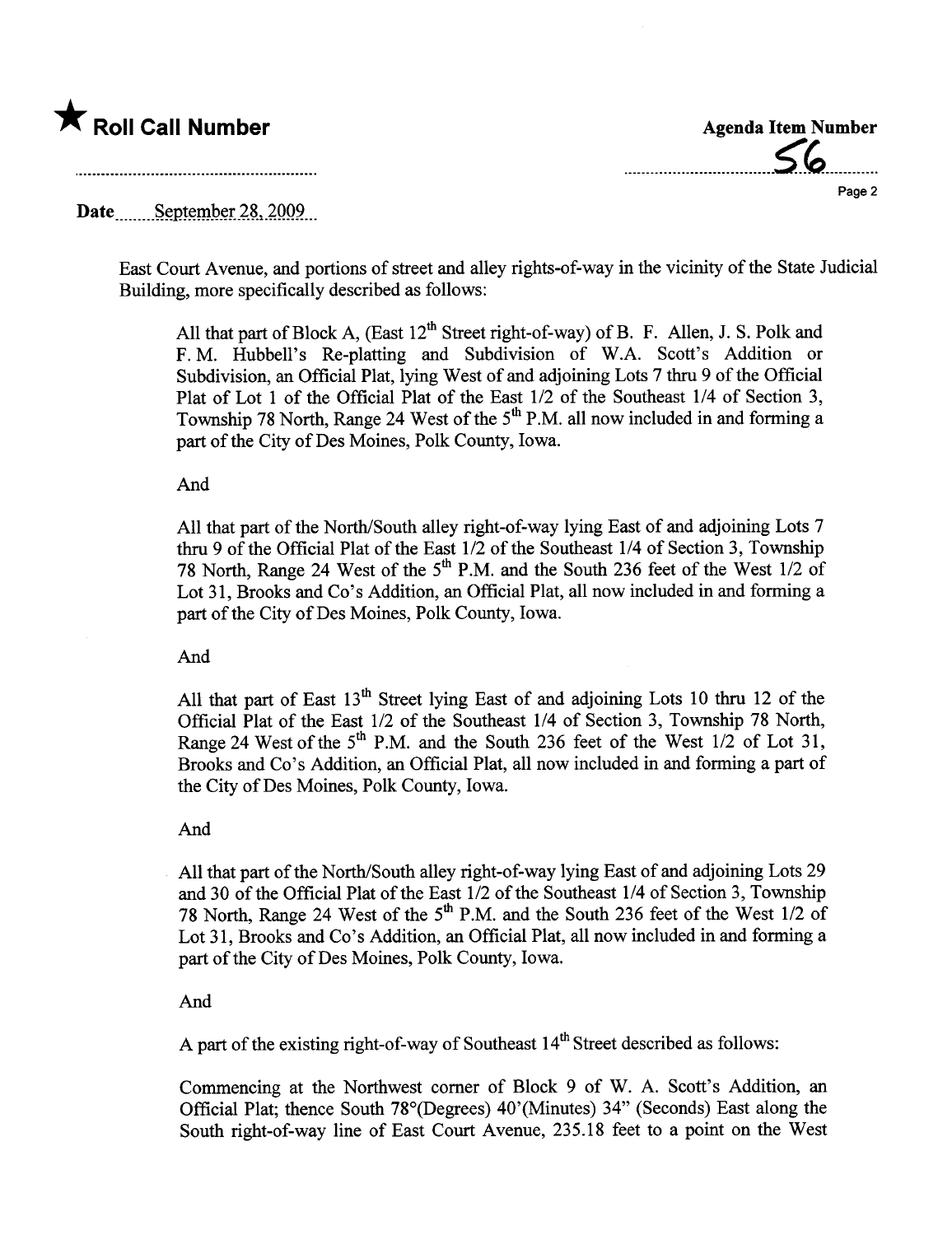



Date  $S$ eptember 28, 2009.

right-of-way line of Southeast  $14<sup>th</sup>$  Street, thence South 50°16'26" East along said West right-of-way line, 34.93 feet to the point of beginning; thence continue South 50°16'26" East, 16.14 feet; thence South 00°15'22" West, 375.67 feet; thence South 75°10'44" West, 7.39 feet to a point on said West right-of-way line of Southeast 14<sup>th</sup> Street; thence the following courses and distances along said West Right-of-way line: North  $14^{\circ}49'16''$  West,  $80.00$  feet; thence South  $75^{\circ}10'44''$  West, 29.97 feet; thence North 00°44'22" East, 129.63 feet; thence North 68°53'40" East, 10.06 Feet; thence North 89°54'55" East, 36.27 feet; thence North 00°27'27" West, 184.91 feet to the point of beginning and containing 0.24 acres (10,541 S.F.).

3. That the sale and conveyance of such rights-of-way, as described below, to the State of Iowa for \$1, be and is hereby approved:

All that part of vacated Block A, (East  $12<sup>th</sup>$  Street right-of-way) of B. F. Allen, J. S. Polk and F. M. Hubbell's Re-platting and Subdivision of W.A. Scott's Addition or Subdivision, an Official Plat, lying West of and adjoining Lots 7 thru 9 of the Official Plat of Lot 1 of the Official Plat of the East 1/2 of the Southeast 1/4 of Section 3, Township 78 North, Range 24 West of the  $5<sup>th</sup>$  P.M. all now included in and forming a part of the City of Des Moines, Polk County, Iowa.

And

All that part of vacated North/South alley right-of-way lying East of and adjoining Lots 7 thru 9 of the Official Plat of the East 1/2 of the Southeast 1/4 of Section 3, Township 78 North, Range 24 West of the  $5<sup>th</sup>$  P.M. and the South 236 feet of the West  $1/2$  of Lot 31, Brooks and Co's Addition, an Official Plat, all now included in and forming a part of the City of Des Moines, Polk County, Iowa.

## And

All that part of vacated East  $13<sup>th</sup>$  Street lying East of and adjoining Lots 10 thru 12 of the Official Plat of the East 1/2 of the Southeast 1/4 of Section 3, Township 78 North, Range 24 West of the  $5<sup>th</sup>$  P.M. and the South 236 feet of the West 1/2 of Lot 31, Brooks and Co's Addition, an Official Plat, all now included in and forming a part of the City of Des Moines, Polk County, Iowa.

## And

All that part of vacated North/South alley right-of-way lying East of and adjoining Lots 29 and 30 of the Official Plat of the East 1/2 of the Southeast 1/4 of Section 3, Township 78 North, Range 24 West of the  $5<sup>th</sup>$  P.M. and the South 236 feet of the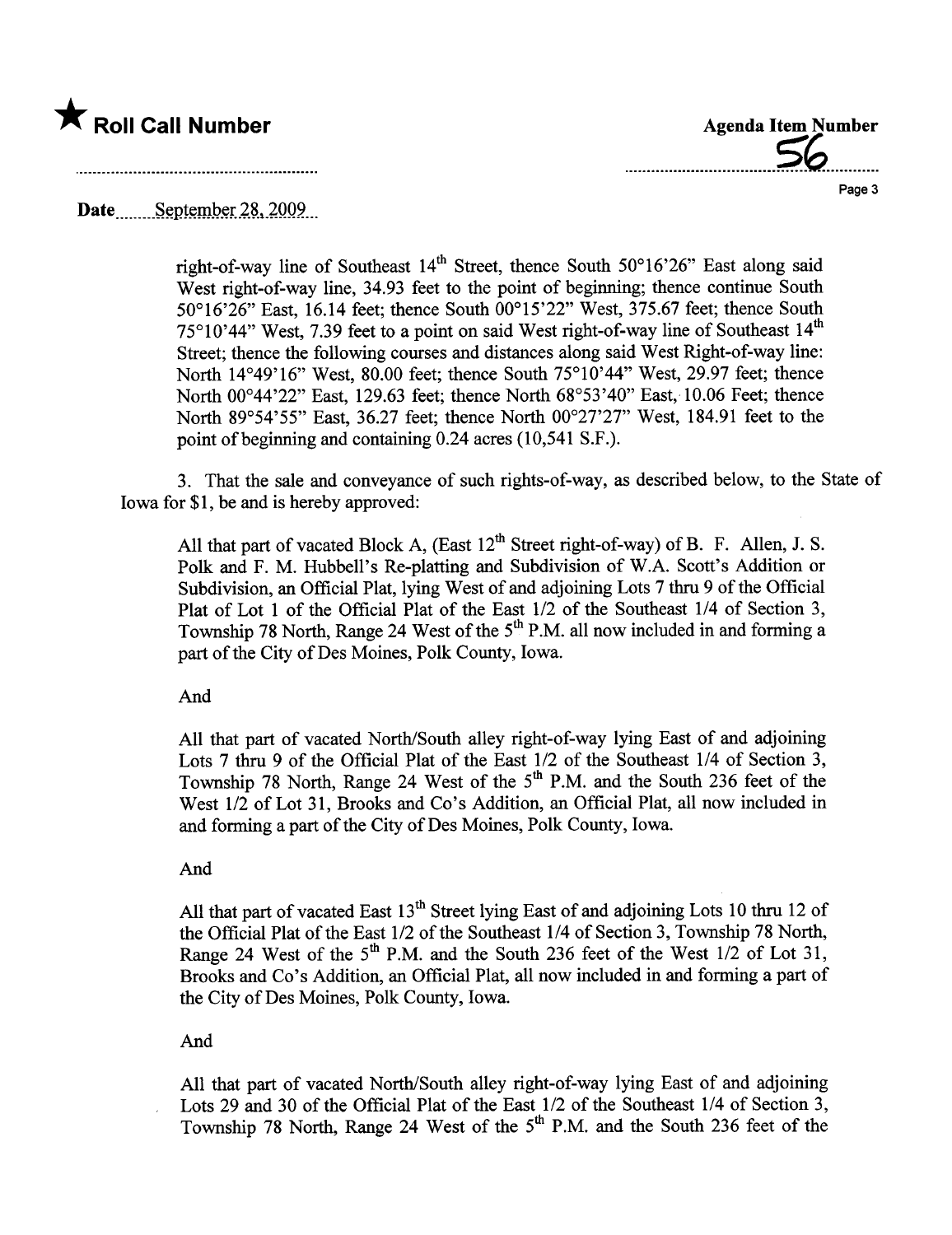# \* Roll Call Number Agenda Item Number

<u>56</u>

Page 4

Date  $S$ eptember 28, 2009.

West  $1/2$  of Lot 31, Brooks and Co's Addition, an Official Plat, all now included in and forming a part of the City of Des Moines, Polk County, Iowa.

And

A part of the existing vacated right-of-way of Southeast  $14<sup>th</sup>$  Street described as follows:

Commencing at the Northwest comer of Block 9 of W. A. Scott's Addition, an Official Plat; thence South 78°(Degrees) 40'(Minutes) 34" (Seconds) East along the South right-of-way line of East Court Avenue, 235.18 feet to a point on the West right-of-way line of Southeast  $14<sup>th</sup>$  Street, thence South 50°16'26" East along said West right-of-way line, 34.93 feet to the point of beginning; thence continue South 50°16'26" East, 16.14 feet; thence South 00°15'22" West, 375.67 feet; thence South  $75^{\circ}10'44''$  West, 7.39 feet to a point on said West right-of-way line of Southeast  $14<sup>th</sup>$ Street; thence the following courses and distances along said West Right-of-way line: North 14°49'16" West, 80.00 feet; thence South 75°10'44" West, 29.97 feet; thence North 00°44'22" East, 129.63 feet; thence North 68°53'40" East, 10.06 Feet; thence North 89°54'55" East, 36.27 feet; thence North 00°27'27" West, 184.91 feet to the point of beginning and containing 0.24 acres (10,541 S.F.).

4. The Mayor is authorized and directed to sign the Quit Claim Deeds for the conveyances identified above, and the City Clerk is authorized and directed to attest to the Mayor's signatue.

5. Upon final passage of an ordinance vacating the said rights-of-way, the City Clerk is authorized and directed to forward the originals of the said Deeds, together with a certified copy of ths resolution and of the affdavit of publication of the notice of this hearng to the Real Estate Division of the Engineering Deparment for the purose of causing said documents to be recorded.

6. The Real Estate Division Manager is authorized and directed to forward the originals of the Deeds, together with a certified copy of ths resolution and of the affidavit of publication of the notice of this hearing, to the Polk County Recorder's Office for the purpose of causing these documents to be recorded.

7. Upon receipt of the recorded documents back from the Polk County Recorder, the Real Estate Division Manager shall mail the originals of the Quit Claim Deeds and copies of the other documents to the grantee.

8. There will be no proceeds associated with the conveyance of this property in accordance with Iowa Code Section 364.7(3).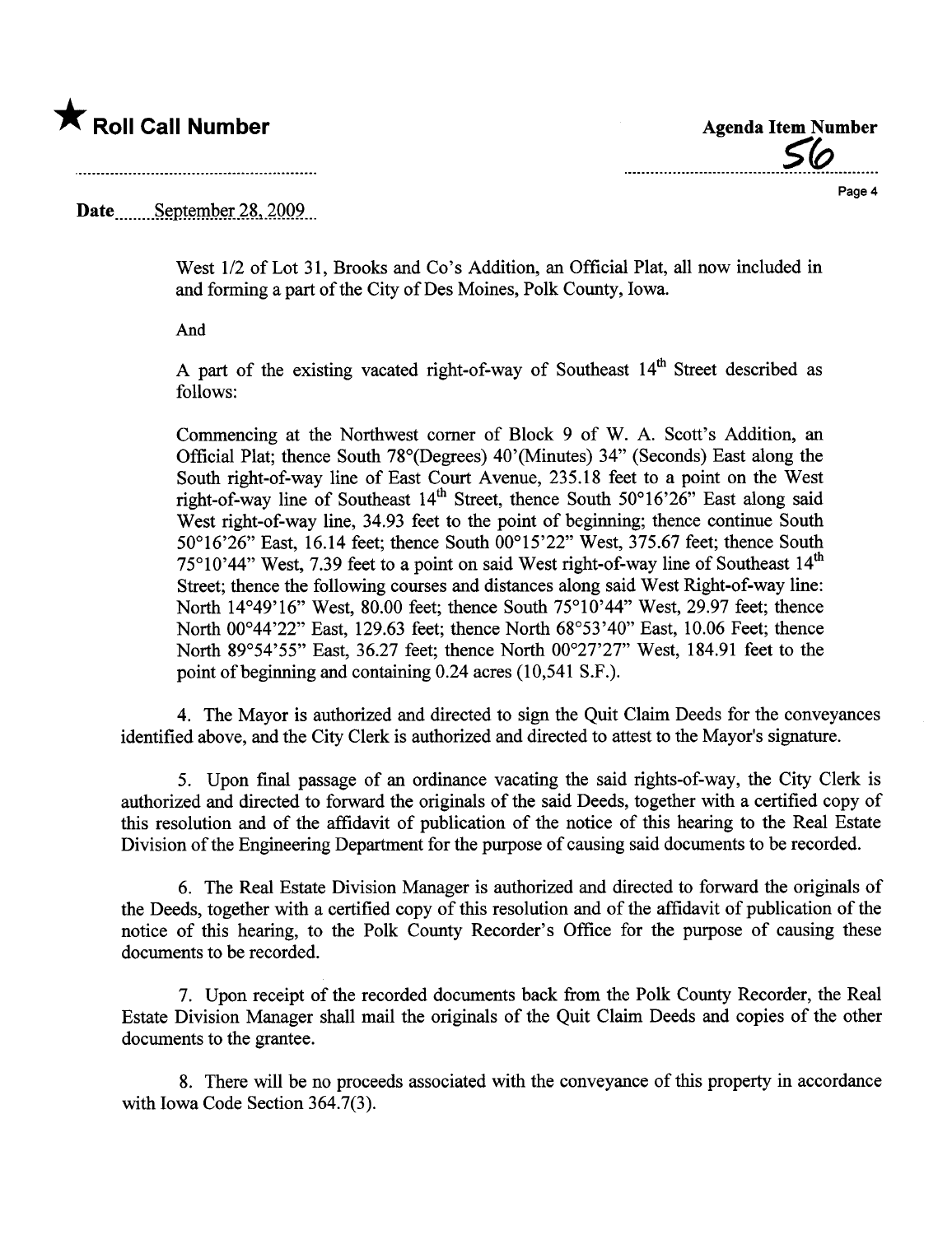

Date September 28, 2009

(Council Communication No. 09-

Moved by to adopt.

APPROVED AS TO FORM:<br>Henna K. Frank

Glenna K. Frah Assistant City Attorney

| <b>COUNCIL ACTION</b> | <b>YEAS</b> | <b>NAYS</b> | <b>PASS</b> | <b>ABSENT</b>   | <b>CERTIFICATE</b>                                                                                   |
|-----------------------|-------------|-------------|-------------|-----------------|------------------------------------------------------------------------------------------------------|
| <b>COWNIE</b>         |             |             |             |                 |                                                                                                      |
| <b>COLEMAN</b>        |             |             |             |                 | I, DIANE RAUH, City Clerk of said City hereby                                                        |
| <b>HENSLEY</b>        |             |             |             |                 | certify that at a meeting of the City Council of<br>said City of Des Moines, held on the above date, |
| <b>KIERNAN</b>        |             |             |             |                 | among other proceedings the above was adopted.                                                       |
| <b>MAHAFFEY</b>       |             |             |             |                 |                                                                                                      |
| <b>MEYER</b>          |             |             |             |                 | IN WITNESS WHEREOF, I have hereunto set my<br>hand and affixed my seal the day and year first        |
| <b>VLASSIS</b>        |             |             |             |                 | above written.                                                                                       |
| <b>TOTAL</b>          |             |             |             |                 |                                                                                                      |
| <b>MOTION CARRIED</b> |             |             |             | <b>APPROVED</b> |                                                                                                      |
|                       |             |             |             | Mavor           | City Clerk                                                                                           |

...............\_..................~~..........

Page 5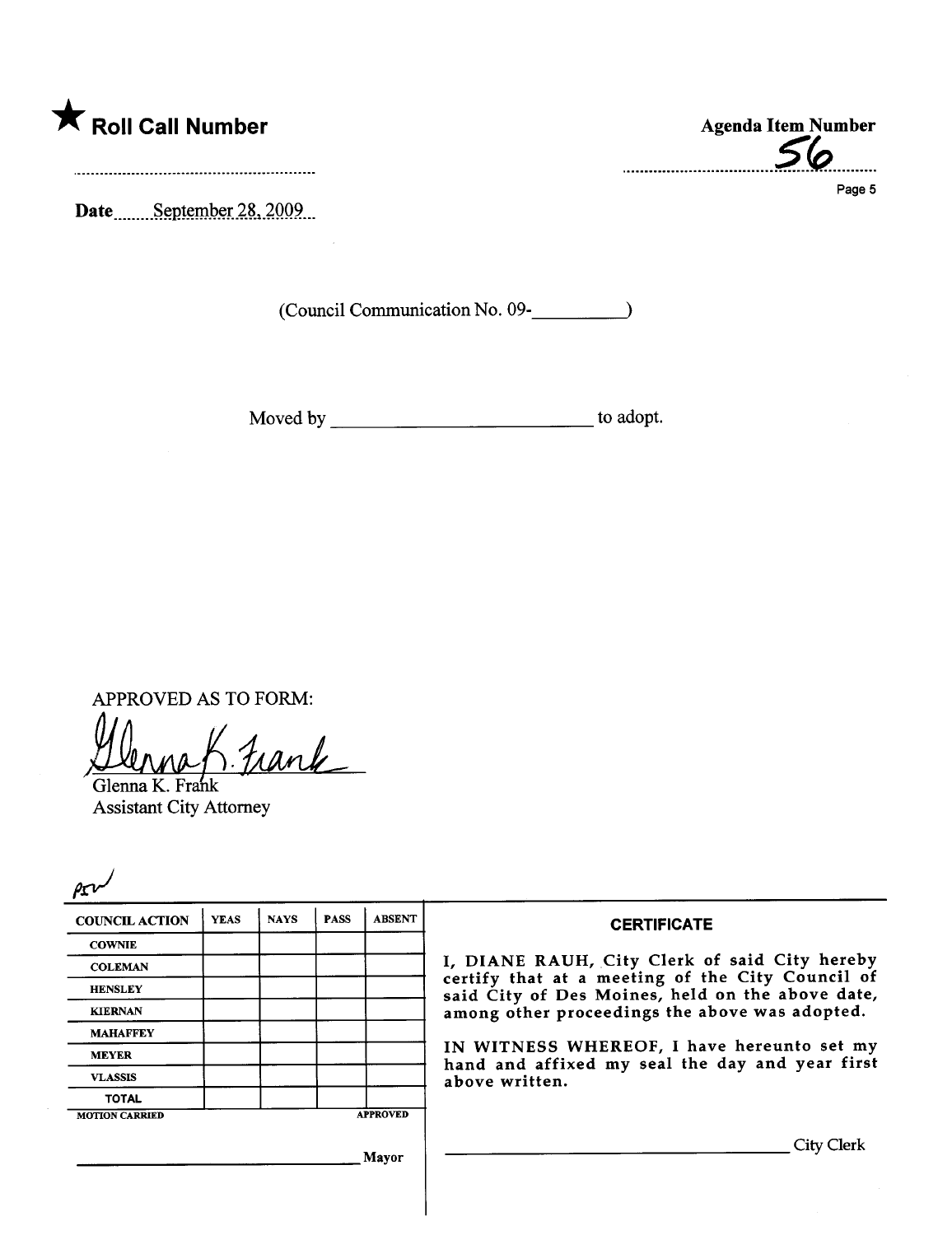August 25, 2009

 $z$ #5A<br>56

Honorable Mayor and City Council City of Des Moines, Iowa

Members:

Communication from the City Plan and Zoning Commission advising that at their meeting held August 20,2009, the following action was taken:

## COMMISSION RECOMMENDATION:

After public hearing, the members voted 9-0 as follows:

|                                                        | <b>Commission Action:</b> | Yes | <b>Nays</b> | Pass | Absent |
|--------------------------------------------------------|---------------------------|-----|-------------|------|--------|
|                                                        | Leisha Barcus             |     |             |      | Χ      |
| <b>CITY OF DES MOINES</b>                              | JoAnne Corigliano         | Х   |             |      |        |
|                                                        | <b>Shirley Daniels</b>    | Χ   |             |      |        |
|                                                        | Jacqueline Easley         | X   |             |      |        |
|                                                        | Dann Flaherty             | X   |             |      |        |
| CITY PLAN AND ZONING COMMISSION<br>ARMORY BUILDING     | <b>Ted Irvine</b>         |     |             |      | Χ      |
| 602 ROBERT D. RAY DRIVE<br>DES MOINES, IOWA 50309-1881 | Jeffrey Johannsen         | Х   |             |      |        |
| (515) 283-4182                                         | Greg Jones                | Х   |             |      |        |
|                                                        | <b>Frances Koontz</b>     |     |             |      | Х      |
| ALL-AMERICA CITY<br>1949, 1976, 1981                   | <b>Jim Martin</b>         | Х   |             |      |        |
| 2003                                                   | <b>Brian Millard</b>      | Χ   |             |      |        |
|                                                        | <b>Mike Simonson</b>      | Χ   |             |      |        |
|                                                        | <b>Kent Sovern</b>        |     |             |      | Х      |

APPROVAL of the request from State of Iowa (owner), 1301 block of East Court Avenue, represented by Raymond Walter (officer), for vacation of an irregular segment of East 14<sup>th</sup> Street right-of-way located west of the travelled portion of the street and running approximately 376 feet south of East Court Avenue subject to: 11-2009-1.12

- 1. Reservation of easements for all existing utilities until such time they are relocated at the applicant's expense.
- 2. Any redevelopment of the excess right-of-way in conjunction with the adjoining property shall be subject to review and approval of a site plan by the Permit and Development Center.

## STAFF RECOMMENDATION TO THE P&Z COMMISSION

Staff recommends approval of the requested vacation subject to:

- 1. Reservation of easements for all existing utilities until such time they are relocated at the applicant's expense.
- 2. Any redevelopment of the excess right-of-way in conjunction with the adjoining property shall be subject to review and approval of a site plan by the Permit and Development Center.

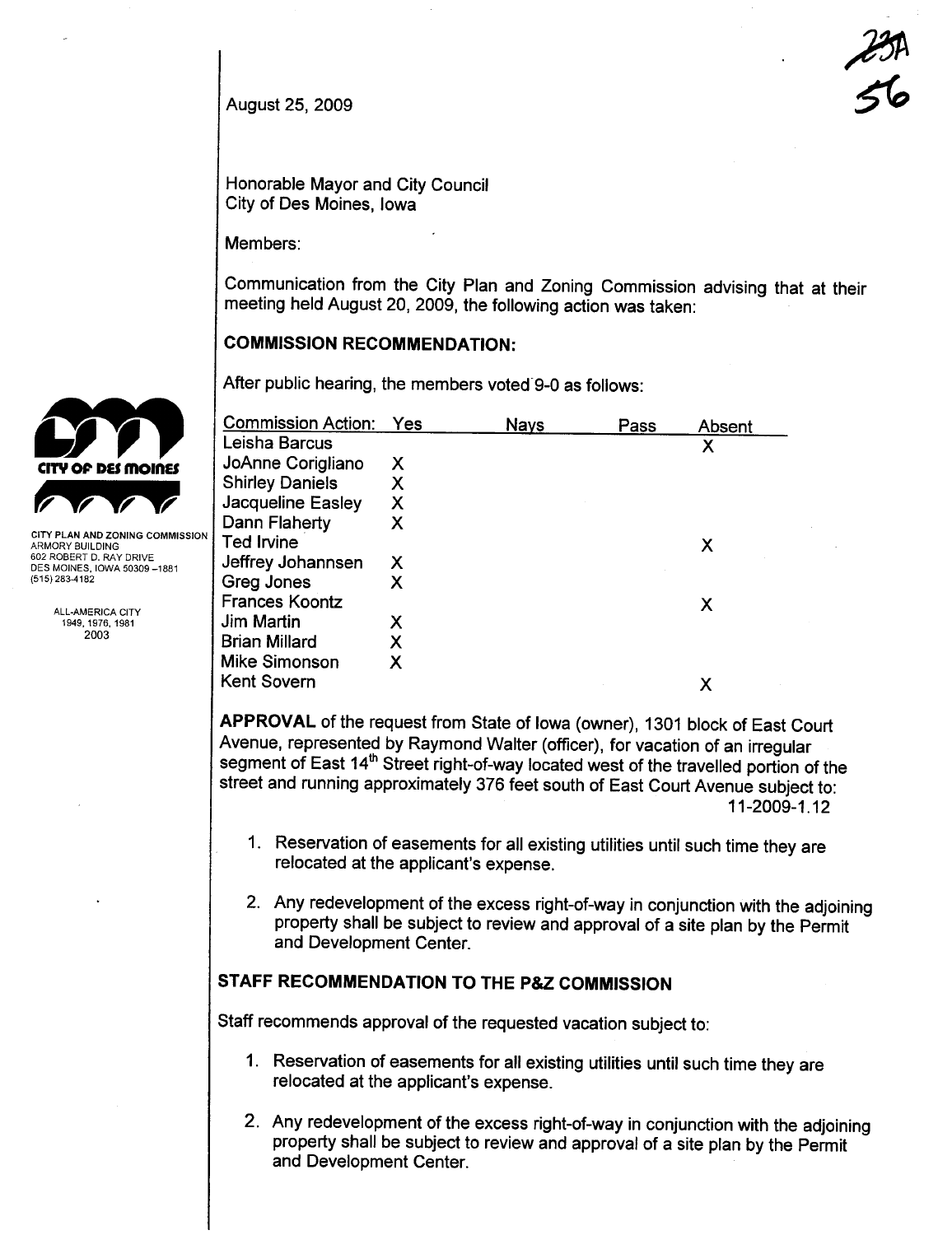## STAFF REPORT

## I. GENERAL INFORMATION

- 1. Purpose of Request: The applicant intends to assemble the right-of-way with the adjoining property to allow for development of the site with a new building for the Iowa Utilities Board and Office of the Consumer Advocate.
- 2. Size of Site: Approximately 10,541 square feet (0.24 acre).
- 3. Existing Zoning (site): "R-4" Multiple-Family Residential District. (The applicant intends to seek a rezoning to a "c" Commercial District prior to redevelopment of the site.)
- 4. Existing Land Use (site): Undeveloped excess right-of-way.
- 5. Adjacent Land Use and Zoning:

West  $-$  "R-4"; Use is undeveloped land owned by the State of Iowa.

**East** – "C-2"; Uses include East  $14<sup>th</sup>$  Street and Burger King.

- 6. General Neighborhood/Area Land Uses: The subject excess right-of-way is located on the east fringe of the State of Iowa administrative campus on the west side of East 14<sup>th</sup> Street south of East Court Avenue.
- 7. Applicable Recognized Neighborhood(s): East Village Neighborhood Association.
- 8. Relevant Zoning History: N/A.
- 9. 2020 Community Character Land Use Plan Designation: Public/Semi-Public.
- 10. Applicable Regulations: The Commission reviews all proposals to vacate land dedicated for a specific public purpose, such as for streets and parks, to determine whether the land is stil needed for such purpose or may be released (vacated) for other use. The recommendation of the Commission is forwarded to the City CounciL.

## II. ADDITIONAL APPLICABLE INFORMATION

- 1. Utilties: There appears to be electrical utilities located in the excess right-of-way including electric line, poles and lighting. Easements must be provided for all existing utilities until such time they are relocated at the applicant's expense.
- 2. Traffic/ Access: The excess right-of-way is not developed or required for access by any of the adjoining properties.

## SUMMARY OF DISCUSSION

There was no discussion.

## CHAIRPERSON OPENED THE PUBLIC HEARING

There was no one in the audience to speak in opposition.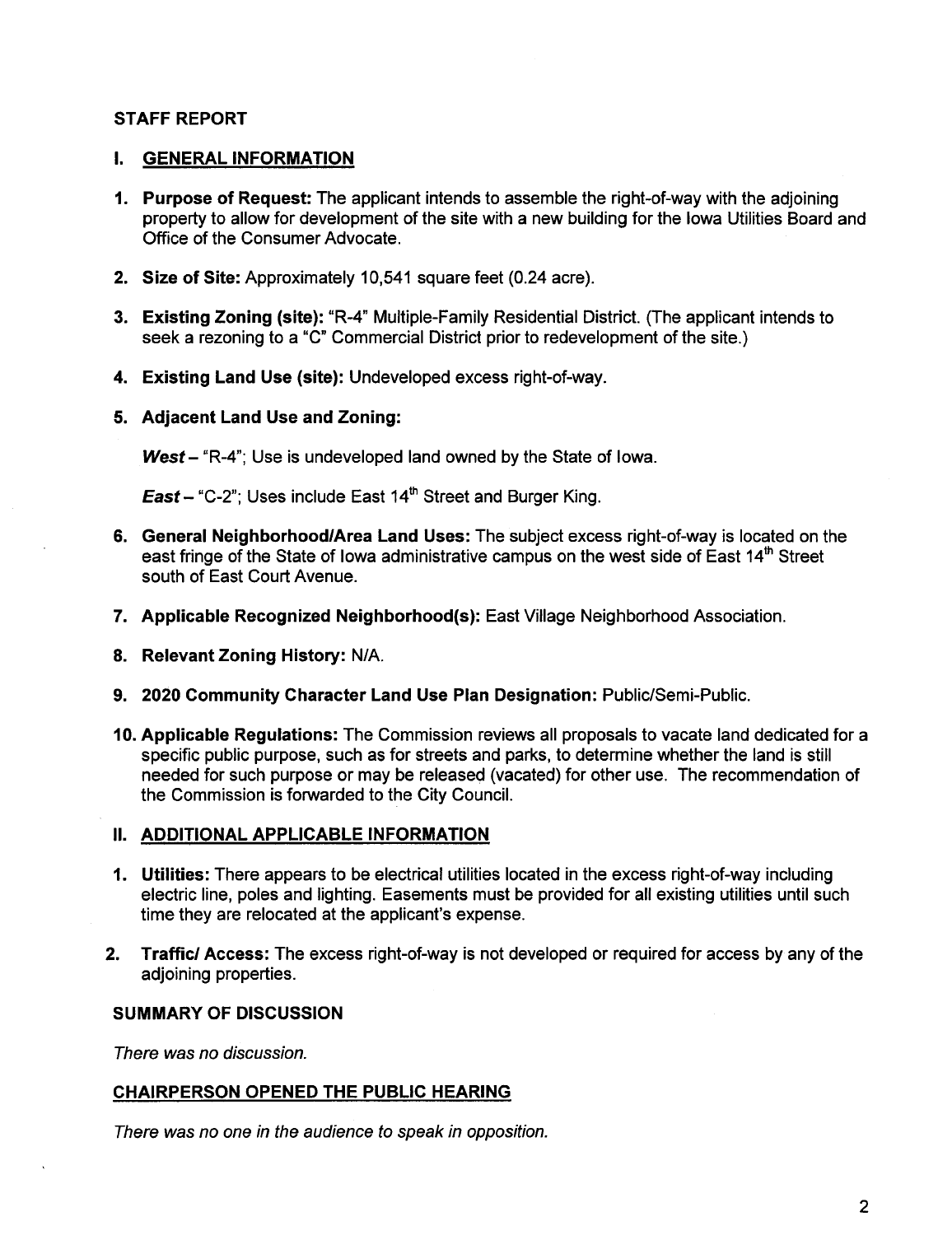## CHAIRPERSON CLOSED THE PUBLIC HEARING

There was no discussion.

#### COMMISSION ACTION

Greg Jones moved staff recommendation to approve the requested vacation subject to:

- 1. Reservation of easements for all existing utilities until such time they are relocated at the applicant's expense.
- 2. Any redevelopment of the excess right-of-way in conjunction with the adjoining property shall be subject to review and approval of a site plan by the Permit and Development Center.

Motion passed 9-0.

Respectfully submitted,

Erik Lundy, AICP<br>Senior Planner

EML:clw

**Attachment**